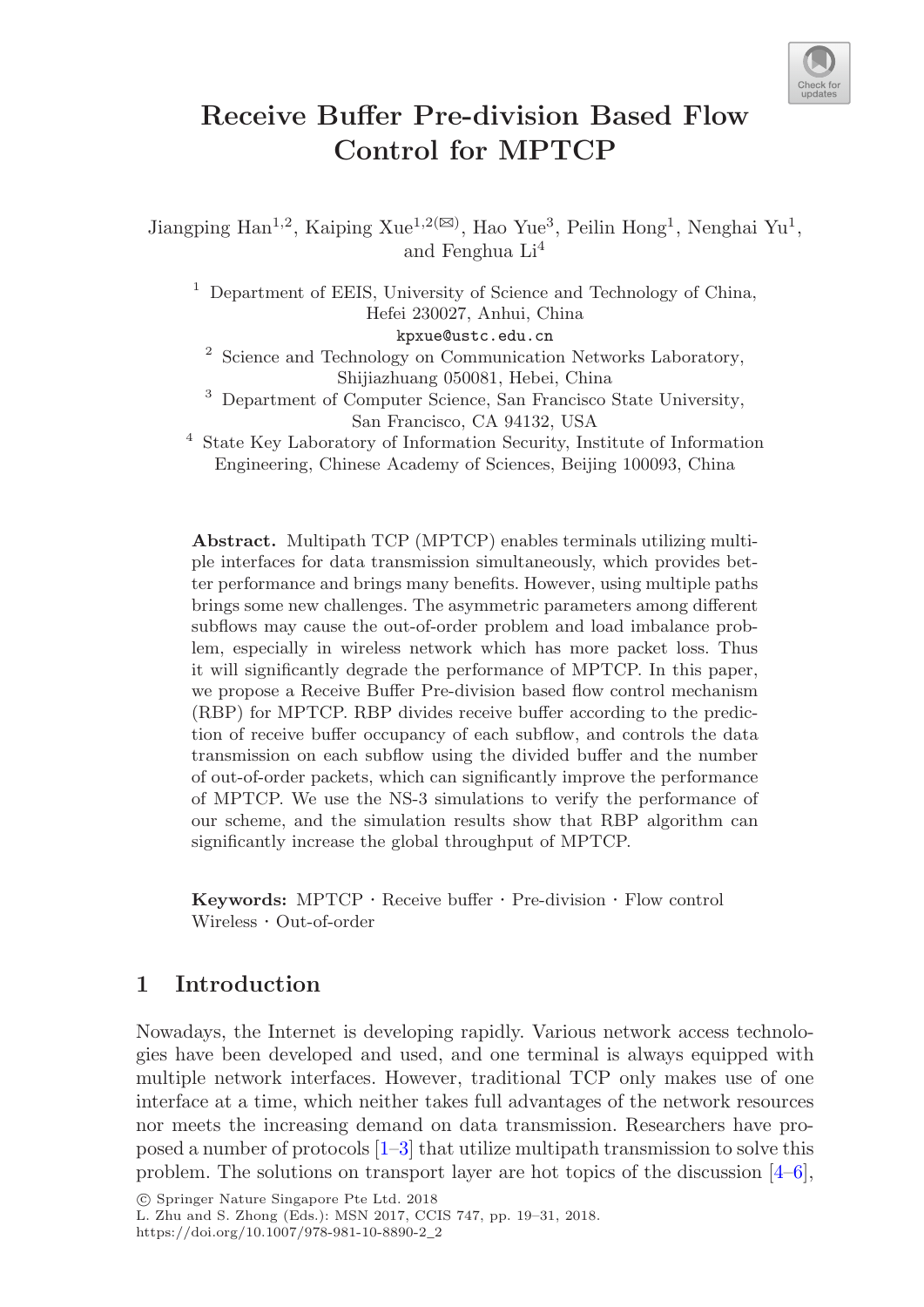since the transport layer is the lowest layer to maintain the end-to-end connection and no change needs to be made at the intermediate nodes. Multipath TCP (MPTCP) [7] has become a new standard supported by IETF MPTCP working group. It can utilize multiple network interfaces simultaneously while is also compatible with existing network systems. Thus, it has received much attention from both academia and industries.

MPTCP could aggregate bandwidth resources and improve overall throughput. However, different from TCP which only uses one path to transmit data, using multiple paths will cause new problems, like the out-of-order problem and load imbalance problem. These problems will lead to the degradation of overall network performance. Especially in today's heterogeneous networks, which has many wireless links and different path parameters. Wireless networks lead to more packet loss and different paths lead to asymmetrical scenarios, will make it harder to collaborate different paths, and the impact will be even severer.

Specifically, out-of-order packets will cause buffer bloat in receive buffer, which will block the data transmission and decrease the throughput. This problem can be solved using scheduling algorithm [8]. The main idea is to schedule the packets and make the packets arrive at receiver in-order. However, there are still some limitations in the scheduling algorithms. Scheduling algorithms are suitable for the situation where there are obvious differences among different subflows' round-trip time (RTT). If the difference is within two times, it will be hard for scheduling algorithms to achieve good performance. On the other hand, scheduling algorithms always reserve a block of sending buffer for the subflow with smaller RTT. If the size of the buffer is limited and insufficient for every subflow, less data will be sent on the subflow with larger RTT, which will then cause the load imbalance problem.

The other method to reduce the out-of-order packets is controlling the traffic flow on each subflow independently according to the characteristics of subflow. In the original flow control of MPTCP, subflows share one receive buffer. The subflows compete against each other, which will cause unreasonable distribution of receive buffer among subflows and make the out-of-order problem even worse. MPTCP uses multiple paths for parallel transmission, where each subflow can easily implement separate flow control. Meanwhile, an independent control for each subflow will lead to better use of the different characteristics among subflows and a more reasonable data distribution. The idea of flow control with evenly divided buffer has been mentioned in CMT-SCTP [9]. But this mechanism does not consider the path difference between subflows.

In this paper, we propose a Receive Buffer Pre-division based flow control For MPTCP (RBP). RBP enables flow control on each subflow separately according to buffer pre-divition, which can control the data distribution among subflows reasonably and solve the above-mentioned problems effectively. The main contributions of our work can be summarized as follows:

– We propose a new flow control mechanism based on receive buffer predivision, which can distribute data according to the performance of subflows. This scheme decreases the influence of bufferbloat and improves the performance of MPTCP.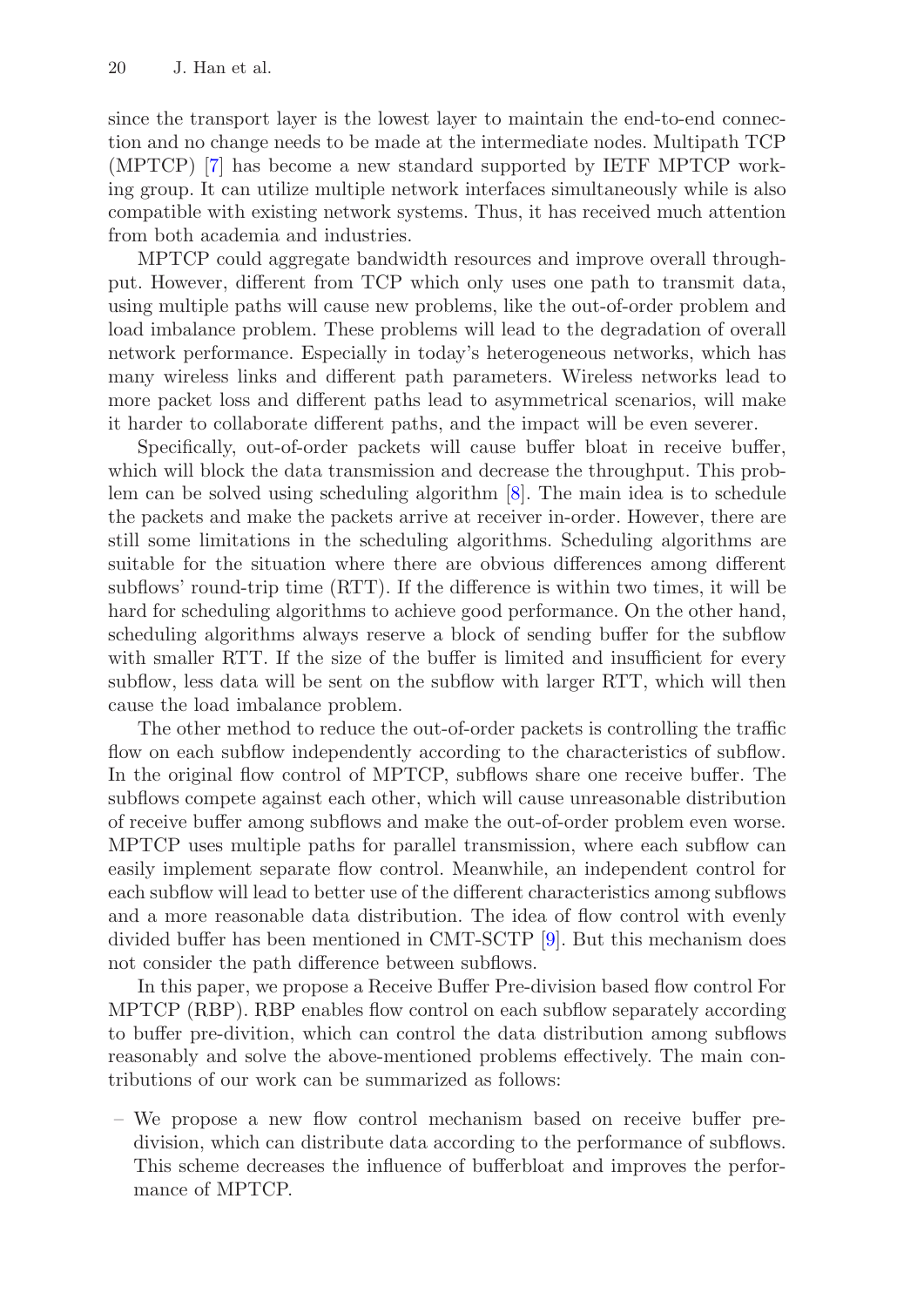- We propose a scheme estimating the buffer occupancy of each subflow which dynamically adjusts to the actual situation, thus is more adaptable to the real network.
- Simulation results show that the proposed scheme can effectively improve the throughput of MPTCP.

The rest of this paper is organized as follows. In Sect. 2, we will introduce the flow control of TCP and MPTCP. The details of our algorithm will be described in Sect. 3. In Sect. 4, we evaluated the performance of the proposed algorithm. Finally, we will conclude our work in Sect. 5.

### **2 Related Work**

Scheduling algorithm is an approach to enhance the performance of MPTCP. Scheduling algorithm can solve out-of-order problem caused by asymmetry of paths, and try to ensure the packets to reach receiver in order. When a subflow is under scheduling, sender estimates N, the number of packets which can arrive at sender before the first packet at this subflow, and skips these N packets to send. These N packets will be reserved for other subflows.

There are many recearches on scheduling algorithm. Linux-MPTCP scheduling algorithm [10] is a predictive scheduling algorithm supported in Linux-MPTCP kernel code. Linux-MPTCP scheduling algorithm ignores the change of congestion and other factors and just makes  $N = \sum_{j, RTT_j \le RTT_i}$  $\left(\frac{RTT_i}{RTT_j} \cdot cwnd_j\right)$ . Forward Prediction Scheduling (FPS) [11], Fine-grained Forward Prediction based Dynamic Packet Scheduling (F<sup>2</sup>P-DPS) [12], Offset Compensation based Packet Scheduling (OCPS) [13] are the enhancements of Linux-MPTCP scheduling algorithm, which consider the change of congestion window, wireless packet loss and feedback information respectively, and gradually increase the accuracy of schedule algorithms.

Although the modelling of scheduling algorithm is becoming better designed, there are still some limitations as we mentioned before. The scope of application is limited, and sometimes it needs a large buffer. So we can think about this question from another perspective.

In the original MPTCP, receive buffer is shared, and receiver notifies the overall buffer allowance (rwnd), which controls the data flow of the total MPTCP connection. When sender receives an ACK from  $subflow_i$ , it will change the send window of subflow<sub>i</sub> as Send<sub>-</sub>Window<sub>i</sub> =  $min(cwnd_i, rwnd)$ , where  $cwnd_i$  is the congestion window of  $subflow_i$ , and rwnd is the total advertisement window carried in ACK. If  $Send\_Window_i -Outstanding_i > 0$ ,  $subflow_i$  is able to send new data, where *Outstanding*<sub>i</sub> is the unACKed data of  $subflow$ <sub>i</sub> on subflow level.

In the original MPTCP protocol,  $cwnd_i$  is the congestion window of subflow level, and rwnd is the receive window of connection level. Sender makes use of  $cwnd_i$  and rwnd to control the data sent on  $subflow_i$ , which will lead to a mess in different subflows, and cause a decline in the global throughput. If sender can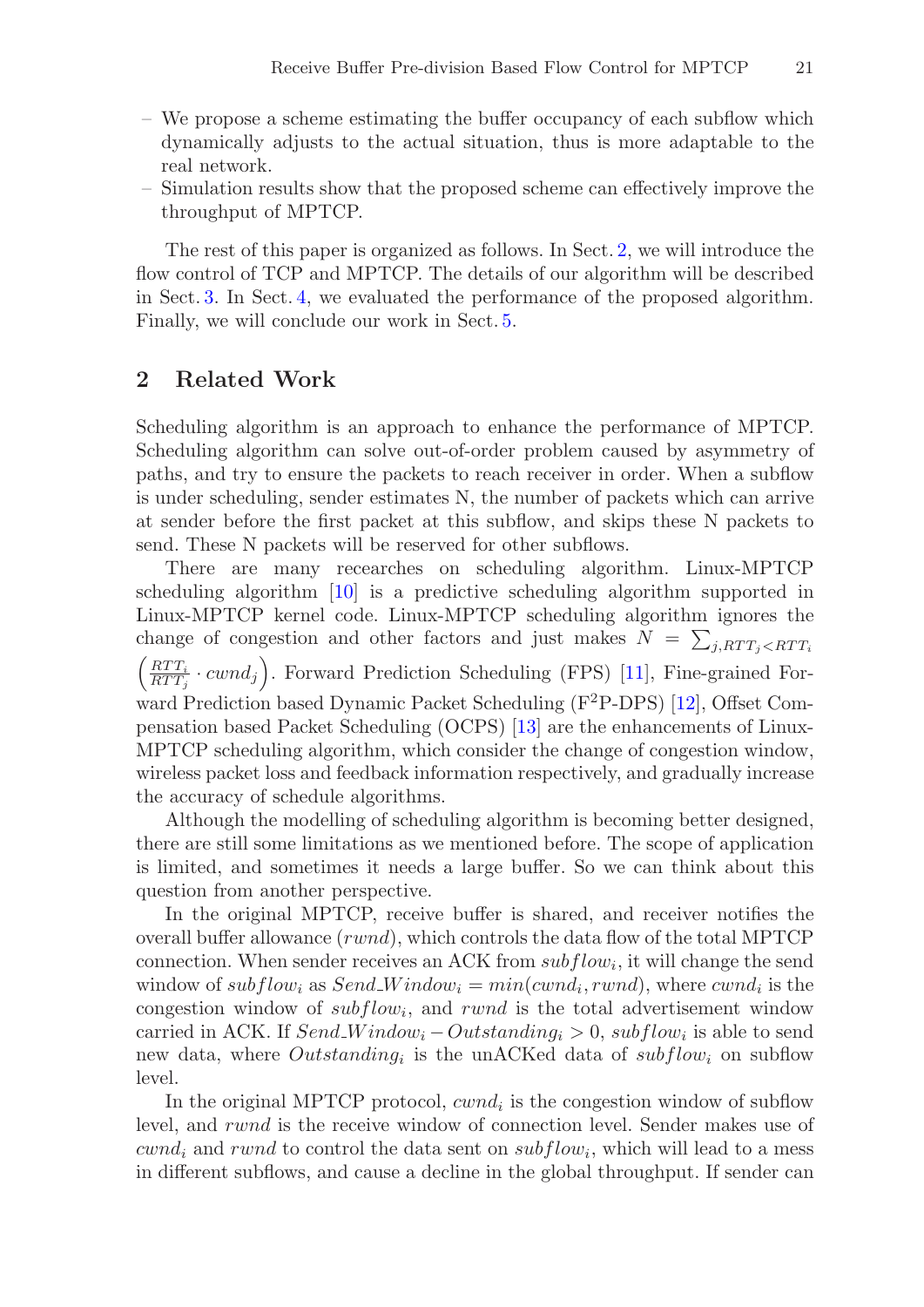keep all of the packets arriving at receiver in order or receiver has an infinite buffer, it will be unnecessary to keep flow control on each subflow independently. However, the capacity of different subflows is always different, and it is impossible to make all the packets arriving at receiver in order because of different RTTs and packet loss. In this case, to distinguish each subflow and make an individual flow control will become a better choice.

Concurrent Multipath Transfer using SCTP (CMT-SCTP) [14] is also a multipath protocol on transport layer. Although the discussion of SCTP is gradually weakening, MPTCP could also draw lessons from the thought of flow control scheme. CMT-SCTP came up with a flow control scheme based on buffer allocation [9]. The basic idea is to evenly divide the buffer space into N parts (where N is the number of subflows), and make an independently flow control on each subflow.

However, subflows are always asymmetric in the real station, evenly dividing the buffer space does not consider the inconsistency between parameters of different subflows. Therefore it will not adapt to the actual network well. Sender should consider the capacity of different subflow, and adjust with the actual situation.

# **3 Receive Buffer Pre-division Based Flow Control Algorithm**

To address the problems caused by asymmetric paths of subflows and improve the global throughput of MPTCP in heterogeneous networks, we propose a Receive Buffer Pre-division based flow control algorithm (RBP) for MPTCP. The basic idea of RBP is to distribute the overall rwnd into rwnd<sub>i</sub> on each subflow according to the capacity of different subflows. To achieve this goal, we make some modification on the sender. The receiver do not need to make any changes. The receiver still notice the overall receive window to the sender. Then the sender estimates the buffer occupancy of each subflow, and then divides the receive window according to the estimation.



Fig. 1. Receive buffer pre-division based flow control algorithm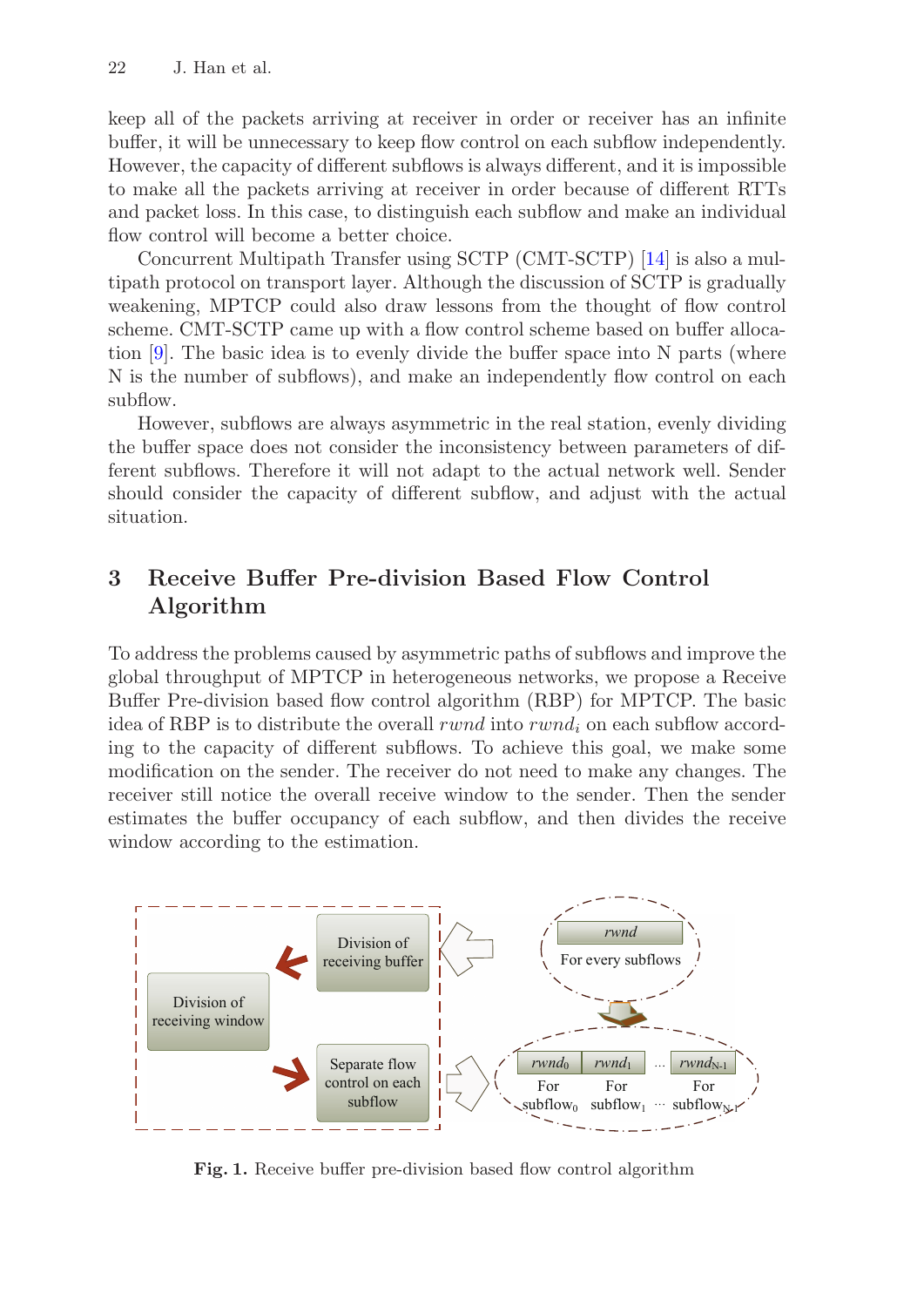Figure 1 shows the basic idea of RBP. The sender first estimates the average maximum buffer occupancy of each subflow in MPTCP, and then divides the receive buffer according to the estimation. After that, the sender counts the unACKed packets on connection level of each subflow, and sets the receive window to the remaining buffer capacity. Finally, the variable rwnd will be distributed among all the subflows and the results will be used for flow control on each subflow.

RBP consists of three parts: (1) division of receive buffer; (2) division of receive window; and (3) separate flow control on each subflow. Next, we will describe them in details.

#### **3.1 Division of Receive Buffer**

In RBP, the sender first estimates the average maximum buffer occupancy of each subflow, and distributes the buffer based on the estimation results. Buffer occupancy depends on the congestion window and RTT. Notice that congestion window will be changed by congestion control algorithms according to varying path condition, especially in wireless networks with serious packet loss. In order to estimate the congestion window, we assume that the path condition is stable during the estimation.

We use  $acwnd_i$  to denote the short-time average size of the congestion window of  $subflow_i$ . When  $cwnd_i$  changes,  $acwnd_i$  will be updated as follows:

$$
acwnd_i \longleftarrow (1 - \beta) \cdot acwnd_i + \beta \cdot cwnd_i, \tag{1}
$$

where  $\beta$  is the weight between 0 and 1. Here, we take  $\beta = 1/16$ , which refers to the update of congestion degree in [15].

Figure 2 illustrates an example of two subflows. The round-trip times of subflow<sub>0</sub> and subflow<sub>1</sub> are denoted as  $RTT_0$  and  $RTT_1$ , respectively. Here,



**Fig. 2.** Estimation of buffer occupy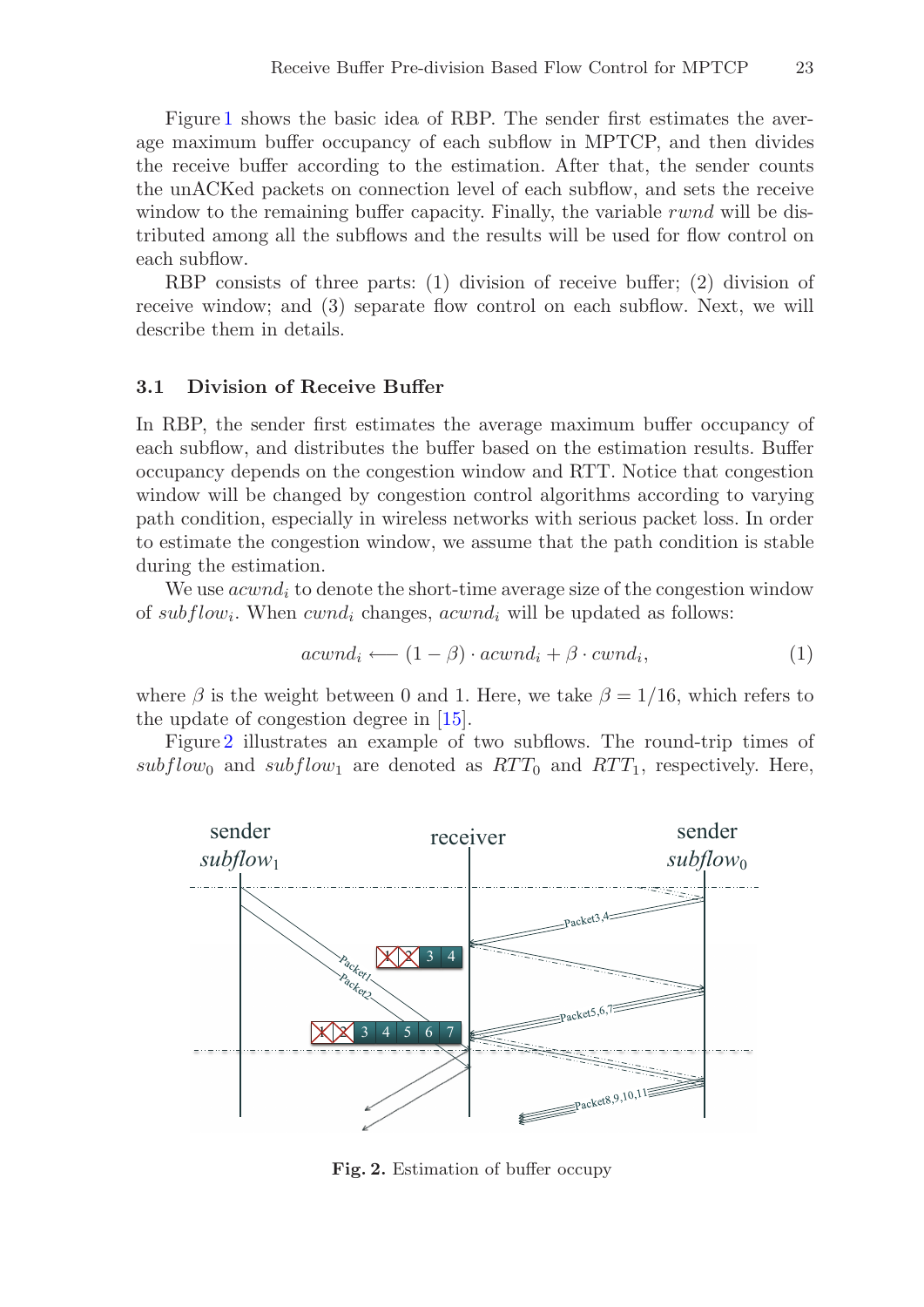we assume that  $RTT_0 < RTT_1$ . The sender estimates the average size of the congestion window for  $subflow_0$  as  $acwnd_0$ .

As shown in Fig. 2,  $subflow_1$  will cause out-of-order packets received from  $subflow_0$  in the receive buffer. If  $subflow_1$  sends its first packet before  $subflow_0$ , there will be  $\left[\frac{RTT_1}{2 \cdot RTT_0} + \frac{1}{2}\right] \cdot accumulated$  out-of-order packets in the receive buffer. Otherwise, there will be  $\left( \left\lceil \frac{RTT_1}{2RTT_0} + \frac{1}{2} \right\rceil - 1 \right)$  acwrd<sub>0</sub> out-of-order packets in the receive buffer. The probabilities of these two cases are both  $\frac{1}{2}$ . Also, there will be  $acwnd_0$  packets that are in transmission from the sender to the receiver, which should also be considered. Therefore, the average buffer occupancy of  $subflow_0$ is  $\mathit{acwnd}_0 \cdot \left( \left\lceil \frac{\mathit{RTT}_1}{2 \cdot \mathit{RTT}_0} + \frac{1}{2} \right\rceil + \frac{1}{2} \right)$ .

When there are more than two subflows in a MPTCP connection, the calculation on the number of out-of-order packets and the average buffer occupancy is similar to that in the above example. For  $subflow_i$ , every  $subflow_j (j \neq i)$  will cause  $acwnd_i \cdot \left( \left\lceil \frac{RTT_j}{2 \cdot RTT_i} + \frac{1}{2} \right\rceil + \frac{1}{2} \right)$  out-of-order packets in the receive buffer. The number of out-of-order packets from  $subflow_i$  depends on the maximum value of them, i.e.,  $\max_{j \neq i} around \underline{i} \cdot \left( \left[ \frac{RTT_j}{2RTT_i} + \frac{1}{2} \right] + \frac{1}{2} \right)$ .

Then, the average maximum buffer occupancy of the  $subflow_i$  can be calculated as follows:

$$
Buf_i = acwnd.i \cdot \left( \left\lceil \frac{\max_{j \neq i} RTT_j}{2 \cdot RTT_i} + \frac{1}{2} \right\rceil + \frac{1}{2} \right),\tag{2}
$$

where  $Buf_i$  is the estimation of the average maximum buffer occupancy of  $subflow_i$ .

After estimating the average maximum buffer occupancy, the receive buffer will be allocated among all the subflows and the distribution is proportional to the estimated average maximum buffer occupancy, which is shown as follows:

$$
B_i = recvBuffer \cdot \frac{Butf_i}{\sum_{i=0}^{N-1} Butf_i}.
$$
\n(3)

Suppose there are N subflows in total,  $B_i$  is the allocation of available receive buffer to subflow<sub>i</sub> and recvBuffer is the variable that contains the size of the receive buffer and will be transmitted to the sender from the receiver at the beginning of the transmission.

### **3.2 Division of Receive Window**

In this part, the sender records the amount of unACKed data on the connection level, and calculates the size of residual available buffer for each subflow. Then, it will allocate rwnd based on the residual available buffer size of each subflow. Each subflow subflow<sub>i</sub> obtains  $rwnd_i$ , which is the receive window on subflow level. Then, the send window of  $subflow_i$  will be determined by  $rwnd_i$  as follows: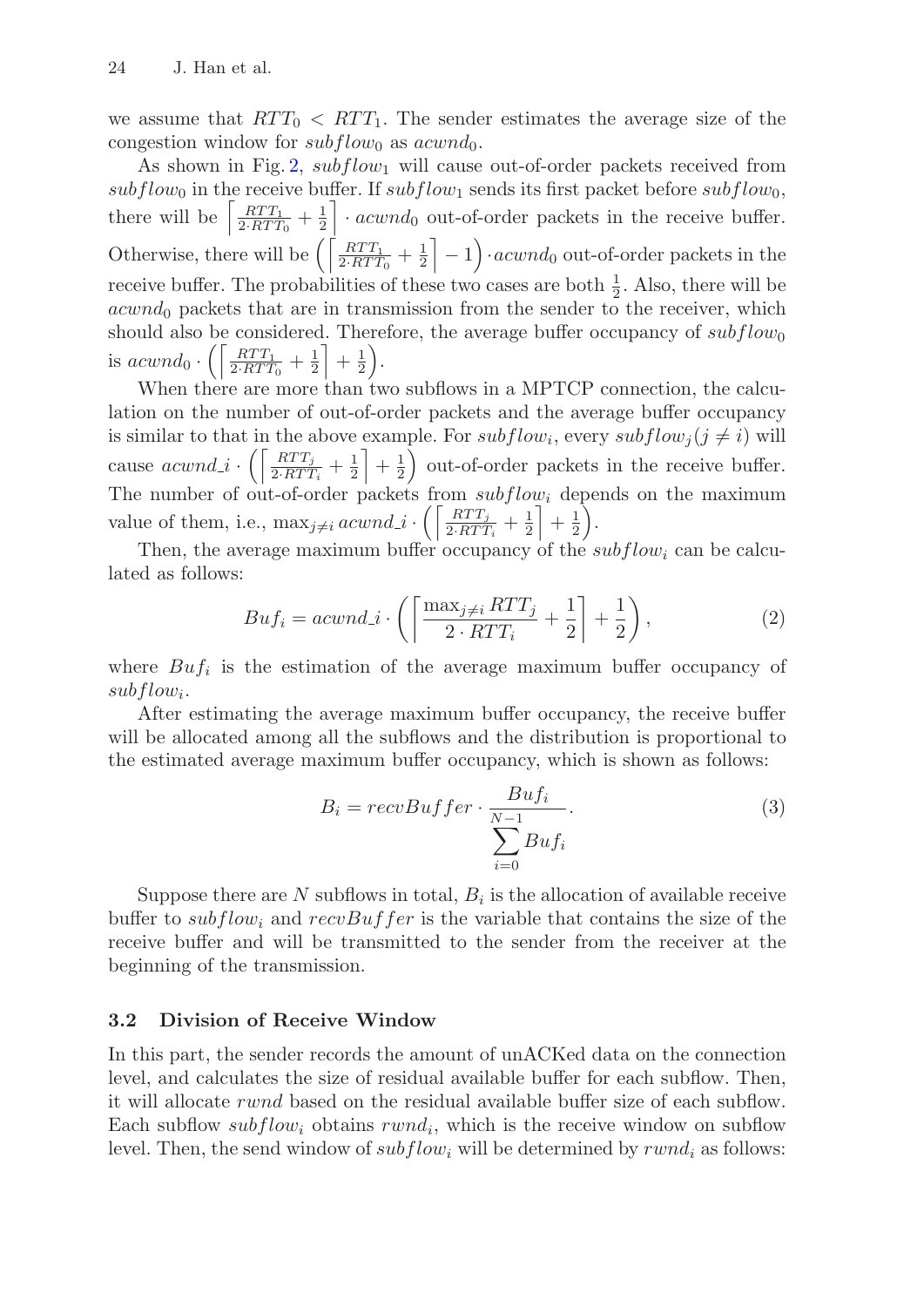$$
rwnd_i = \begin{cases} 0 & B_i \le unordered_i, \\ \frac{rwnd \cdot (B_i - unordered_i)}{\sum_{B_i > unordered_i} (B_i - unordered_i)} & else. \end{cases}
$$
(4)

Here, rwnd<sub>i</sub> is the resudual buffer size distributed to subflow<sub>i</sub>, rwnd is the size of the total available buffer noticed by the receiver, and unordered<sub>i</sub> is the amount of unACKed data on connection level of  $subflow_i$ . We can observe that the sender allocates rwnd based on the ratio of  $(B_i$  – unordered<sub>i</sub>). If  $(B_i$  – unordered<sub>i</sub>)  $\leq 0$ , which indicates there are too many out-of-order packets from subflow<sub>i</sub>, the sender will temporarily stop sending data on subflow<sub>i</sub>.

#### **3.3 Separate Flow Control on Each Subflow**

After the above two steps, the shared receive window rwnd will be divided into a set of receive windows  $rwnd_i$  for each subflow  $subflow_i$ . The amount of data transmitted on each subflow will be controlled by the  $rwnd_i$ . The send window on subflow level slides according to the congestion window and the receive window of each subflow. The send window for a subflow cannot exceed the overall send window for the connection.

When subflow<sub>i</sub> is able to send data, the send window of subflow<sub>i</sub> will be restricted by the congestion window of the subflow as follows

$$
Send\_Window_i = min(cwnd_i, rwnd_i), \tag{5}
$$

where  $cwnd_i$  is the congestion window of  $subflow_i$  and  $rwnd_i$  is the receive window of  $subflow_i$ . The send window of  $subflow_i$  cannot exceed the minimum of  $cwnd_i$  and  $rwnd_i$ .

Then, the amount of data that  $subflow_i$  can send will be controlled by the send window and the size of unACKed data from  $subflow_i$  as follows

$$
Send\_data_i = Send\_Window_i - Outstanding_i,\tag{6}
$$

where Outstanding<sub>i</sub> is the size of unACKed data from  $subflow_i$ , which is different from *unordered<sub>i</sub>*. If Send\_data<sub>i</sub> > 0,  $subflow_i$  is able to send new data.

It can be observed that subflows influence each other when they share the same receive buffer. RBP enables independent flow control on each subflow, and restricts the rate of subflow with too many out-of-order packets. Then, the sender could transmit more data on the subflow with higher throughput, which reduces the number of out-of-order packets and achieves load balancing. RBP does not change the congestion window size. When the number of out-of-order packets on the connection level decreases, it will resume the normal throughput quickly, which can achieve good adaptability to the network. The RBP algorithm is described in Algorithm 1.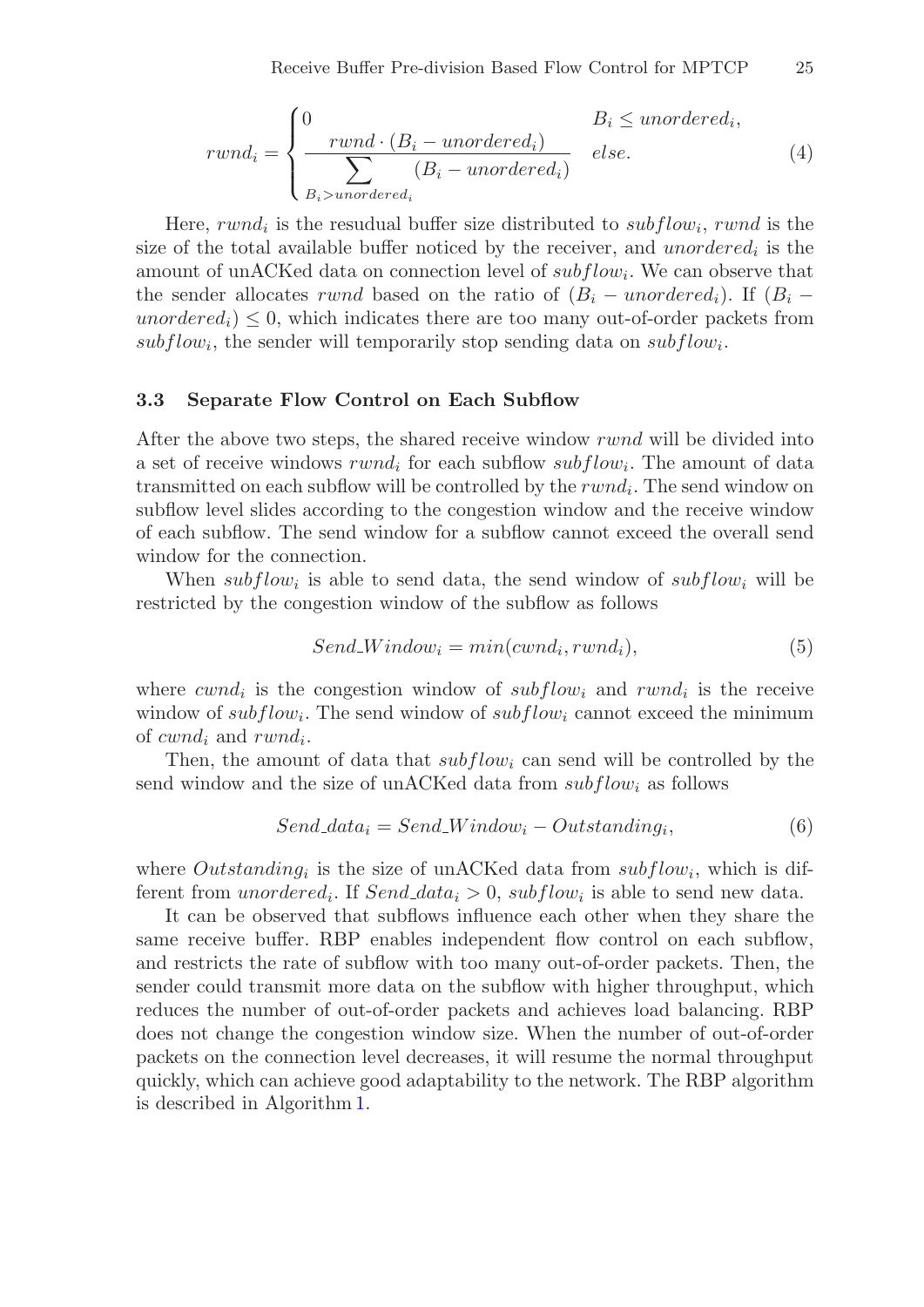### **Algorithm 1.** RBP Algorithm Description

#### **Input:**

The receive window: rwnd:

The congestion window of  $subflow_i$ : cwnd<sub>i</sub>;

The average congestion window of each subflow:  $acwnd_1, acwnd_2, ..., acwnd_{N-1}$ .

#### **Output:**

The amount of new data which is able to send on  $subflow_i$ : Send\_data<sub>i</sub>

 $acwnd_i \longleftarrow (1 - \beta) \cdot acwnd_i + \beta \cdot cwnd_i$ **for**  $j = 0 \rightarrow N - 1$  **do**  $Buf_j = accumulated_j \cdot \left( \left\lceil \frac{\max_{k,k\neq j}RTT_k}{2 \cdot RTT_j} \right\rceil \right.$  $\frac{k,k\neq j}{2 \cdot RTT_j} + \frac{1}{2} + \frac{1}{2}$ **end for**  $\mathbf{for} \; j = 0 \rightarrow N-1 \; \mathbf{do}$  $B_j = revBuffer \cdot \frac{B u f_j}{\sum_{j=0}^{N-1} B u f_j}$ **end for if**  $B_i \le$  unordered<sub>i</sub> **then**  $rwnd_i = 0$ **else**  $\mathit{rwnd}_i = \mathit{rwnd} \cdot \frac{B_i - \mathit{unordered}_i}{\sum}$  $B_i$ >unordere  $(B_i - unordered_i)$ **end if**  $Send\_Window_i = min(cwnd_i, rwnd_i)$  $Send\_data_i = Send\_Window_i - Outstanding_i$ 

# **4 Performance Evaluation**

In this section, we evaluate the efficiency of the RBP algorithm on NS-3 [16] simulator. The basic MPTCP code is provided by Google MPTCP Group [17]. We use the original MPTCP and TCP on each subflow as comparisons at the same time. We evaluate the performance of the RBP algorithm in terms of the overall throughput, the throughput of subflows, and the number of out-of-order packets in receive buffer.

| Parameters                   | $subflow_0$                           | $subflow_1$        |
|------------------------------|---------------------------------------|--------------------|
| Path delay                   | $10 \,\mathrm{ms} - 50 \,\mathrm{ms}$ | $50 \,\mathrm{ms}$ |
| Maximum bandwidth capacity   | 5 Mbps                                | 10 Mbps            |
| Packet loss rate             | $0.1\% - 5\%$                         | $0.1\%$            |
| Maximal Segment Size (MSS)   | $1400$ Bytes                          | 1400 Bytes         |
| Congestion control algorithm | TCP-Reno                              | TCP-Reno           |

**Table 1.** Flow parameters of simulation scenario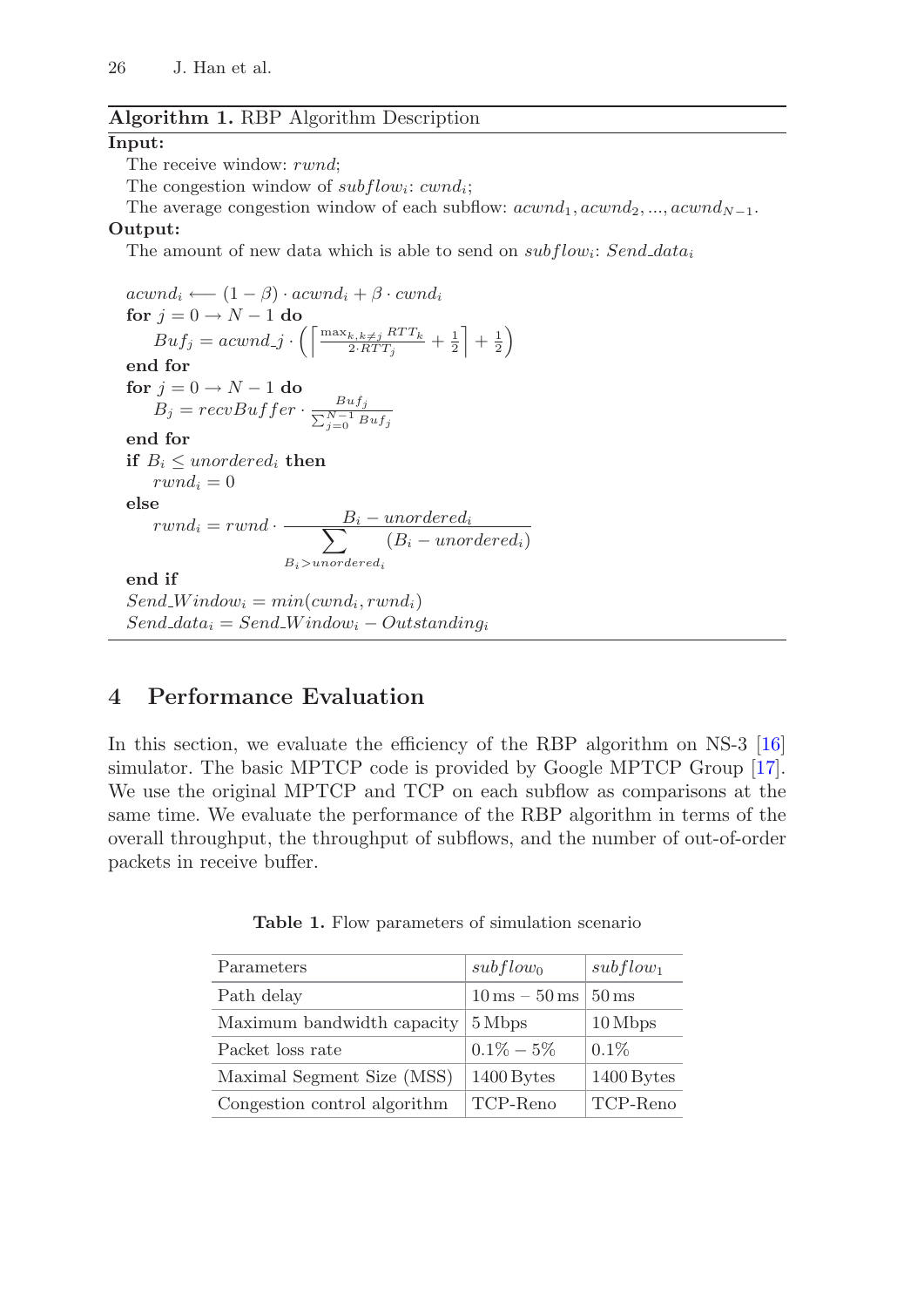The simulation scenario is shown in Fig. 3. There are two subflows in the MPTCP connection, each of which is routed along a separate path. The middle link on each path is the bottleneck, and therefore the maximum bandwidth capacity of subflow<sub>0</sub> and subflow<sub>1</sub> is 5 Mbps and 10 Mbps respectively. Each subflow has a wireless link for the last hop to the MPTCP receiver, which suffer from random packet loss. In addition, there is a UDP background flow that is transmitted along each path. The traffic of the UDP flows is uniformly distributed and we set the interval between packets to 5 ms.



**Fig. 3.** Simulation scenario

Each subflow has different parameters, such as path delay, packet loss, and so on. Table 1 shows the parameter configuration of  $subflow_0$  and  $subflow_1$ . In addition, the MSS of each subflow is set to 1400 Bytes, and the size of shared receive buffer is  $2 \times 65536$  Bytes. The receive buffer of single TCP is 65536 Bytes, and the MSS of UDP is set to 1024 Bytes. For each scenario, we take the average values of 50 simulation runs as results.

#### **4.1 Asymmetric Scenario**

The different path delay among subflows is an important factor that causes the decrease of overall throughput in asymmetric scenarios. In a network, if two subflows have the same path delay, it will result in the best performance. However, it is difficult to achieve the best performance since different subflows often have different path delay in real network.

In the first scenario, we change the path delay while maintain the other parameters as constants. Specially, the path delay of  $subflow_0$  changes from 10 ms to 50 ms, and the delay of  $subflow_1$  is always 50 ms. We also set the loss rate of  $subflow_0$  to 0.1% in the simulations.

Figure 4 shows the result of overall throughput. It can be observed that the global throughput of these two schemes decrease simultaneously as the path delay of  $subflow_0$  increases. Because the throughput of a subflow will be affected by the path delay, and large delay may lead to a decrease in throughput. However,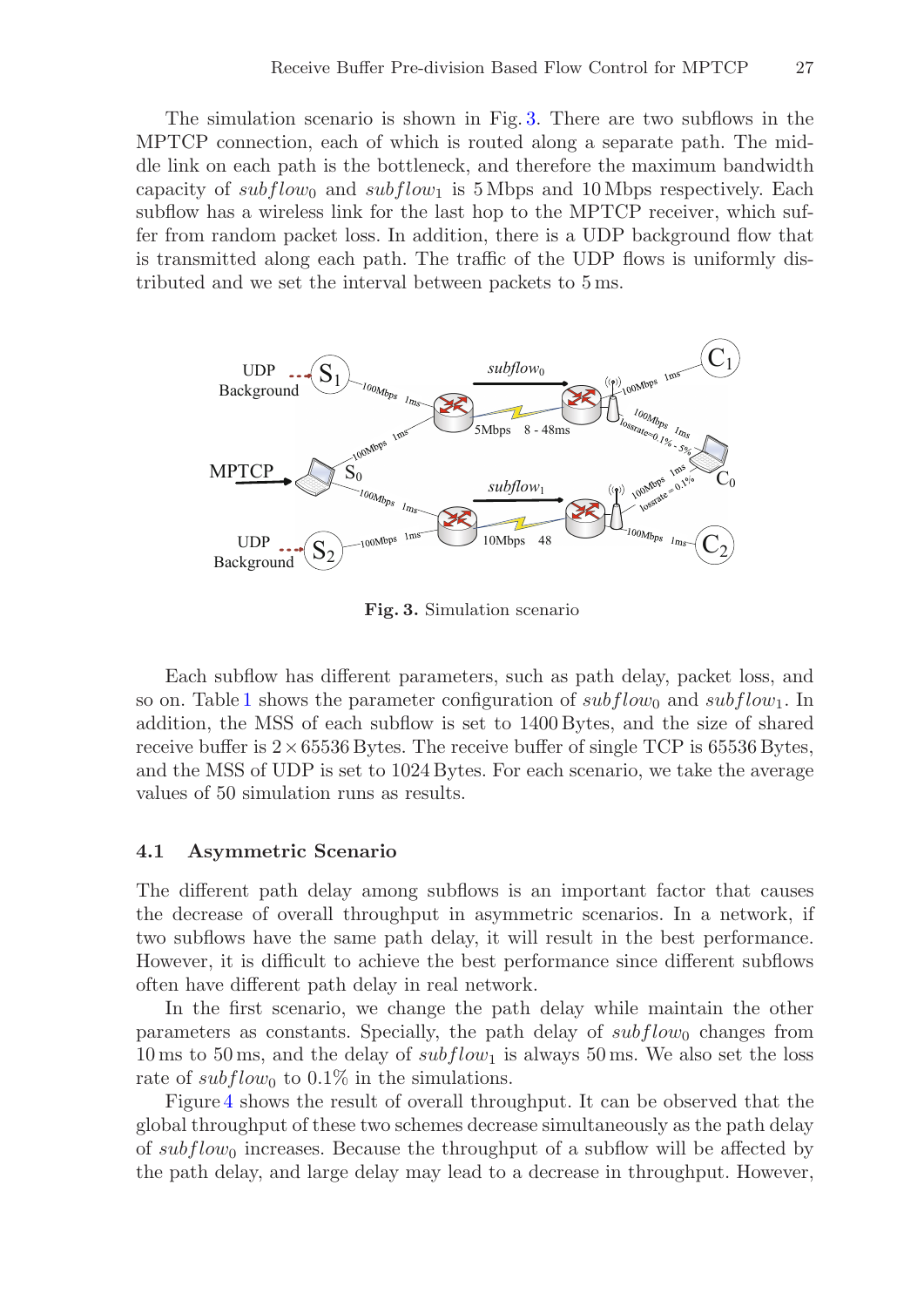

**Fig. 4.** Comparison of overall throughput with the change of path delay

**Fig. 5.** Comparison of out-of-order packets with the change of path delay

from Fig. 4 we can see that RBP brings a transmission gain on MPTCP, which will result in a better performance. In the best case, RBP can achieve a gain nearly 20%. However, transmission gain of RBP will be a little lower if the path delay of  $subflow_0$  and  $subflow_1$  are similar, because the symmetric paths will cause fewer out-of-order packets.

The results on the number of out-of-order packets in the receive buffer is shown in Fig. 5. With the path delay increasing, the difference between the delays of  $subflow_0$  and  $subflow_1$  becomes smaller, and the number of out-of-order packets will significantly decrease, since the difference of path delay is the most important factor that leads to the out-of-order packets in the receive buffer. In addition, when RBP with independent control on each subflow is used, the number of out-of-order packets will also decrease. At the beginning, when the RTT of subflow<sub>0</sub> is much smaller than  $subflow_1$ , the number of out-of-order packets decreases a lot with RBP algorithm. The gain will become smaller as the difference between two subflows decreasing.

Figure 6 shows the throughput of different subflows with original MPTCP and RBP algorithm. As shown Fig. 4, RBP brings a gain on the total throughput. Figure 6 shows more details of the gain. The throughput of  $subflow_0$  does not decrease too much with RBP algorithm, but the throughput of  $subflow_1$ increases significantly, which will improve the overall throughput.

#### **4.2 Wireless Scenario**

In practice, random packet loss mostly occurs in wireless networks, which may lead to the decrease of throughput. We change the packet loss rate of  $subflow_0$ from 0.1% to 5%, and maintain the other parameters as constants. The delay of subflow<sub>1</sub> is always 50 ms. We also set the path delay of subflow<sub>0</sub> to 20 ms in this scenario.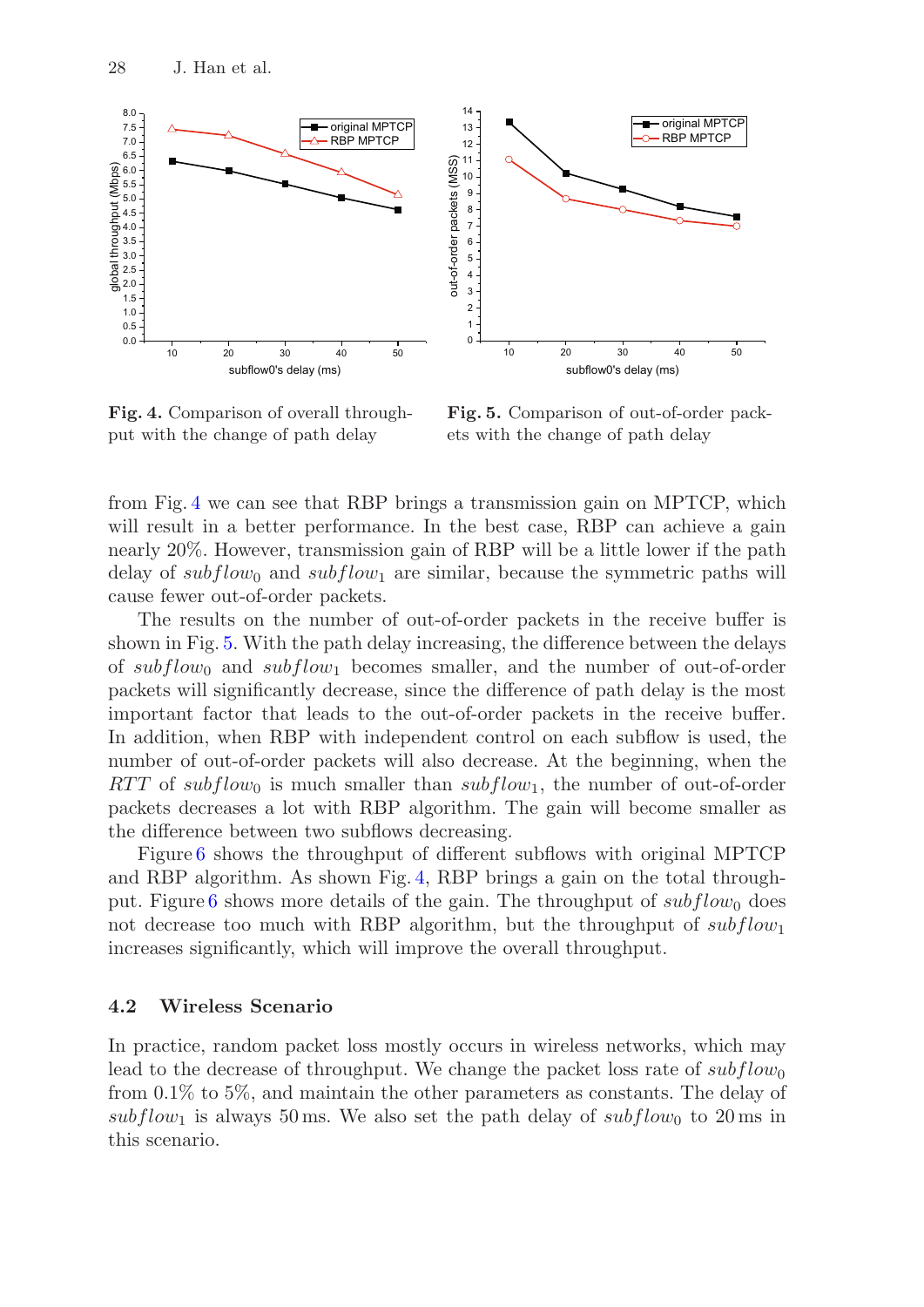

**Fig. 6.** Comparison of subflow throughput with the change of path delay

**Fig. 7.** Comparison of overall throughput with the change of loss rate

Figure 7 shows the simulation results of overall throughput. With the random packet loss rate on  $subflow_0$  increasing, the throughput of these two schemes decreases. The reason is that a majority of congestion control algorithms are based on packet loss, and large packet loss rate will cause poor throughput. Moreover, large packet loss rate will lead to asymmetric situation of data sending between subflows, which causes more out-of-order packets in connection level, and hence the overall throughput will be further reduced. It can also be observed that RBP still outperforms the original MPTCP.

The results on the number of unordered packets are shown in Fig. 8. Since RBP controls data transmitted on each subflow independently and reasonably distributes data among subflows, it can effectively decrease the number



5.0 original subflow0 4.5 RBP subflow1 original subflow 4.0 subflow throughput (Mbps) RBP subflow1 3.5 3.0 2.5 2.0 1.5 1.0 Ř 0.5 0.0 012345 subflow0's lossrate (%)

**Fig. 8.** Comparison of out-of-order packets with the change of loss rate

Fig. 9. Comparison of subflow throughput with the change of loss rate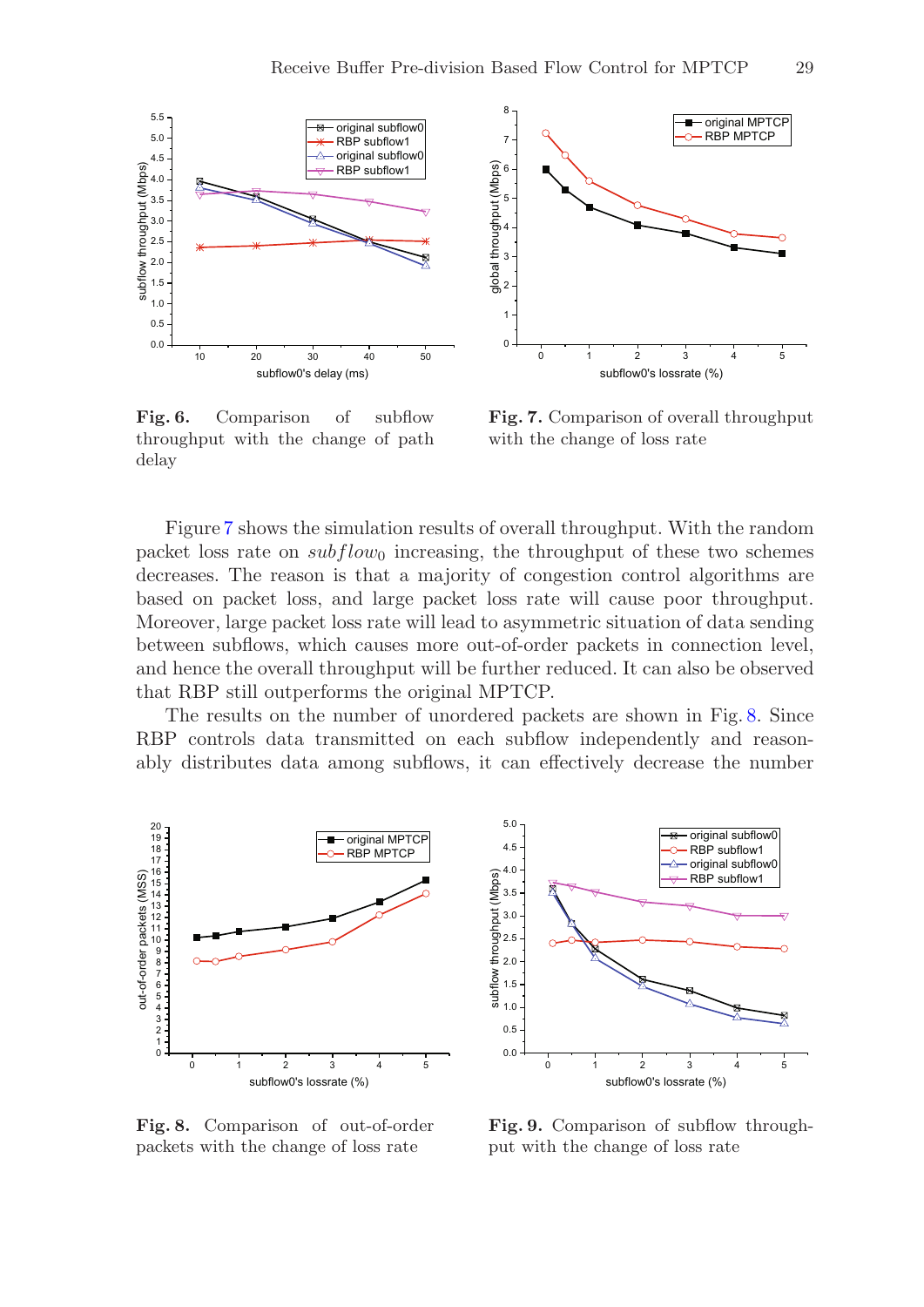of out-of-order packets. We can see RBP works better on the scenario with less packet loss, because the packet loss will lead to more out-of-order packets and make it difficult to estimate the transmission state. However, from Fig. 8 we can see RBP still brings a better performance on out-of-order packets in lossy scenarios.

Figure 9 shows the throughput of subflows. When the RBP algorithm is used, the throughput of  $subflow_1$  is higher than that with original MPTCP. At the same time, the throughput of  $subflow_0$  does not significantly decrease. Thus, RBP still improves the overall throughput. Likewise, we can see that RBP allocates more data on  $subflow_1$  than original MPTCP, which indicaets RBP allocates more data on the best subflow, so as to achieve load balance between subflows.

# **5 Conclusions**

MPTCP uses multiple paths for data transmission at the same time, which needs to be more precisely controlled. However, each subflow has its own congestion window, but there is only one receive window on connection level. If there is nothing different between subflows, and each packet can arrive at receiver in order, it will be unnecessary for keeping separate flow control on each subflow. However, the wireless network and asymmetrical paths lead to a degradation of MPTCP, which is caused by misallocation of data among subflows.

RBP scheme makes independent flow control on each subflow and adjusts to the actual situation. Thus it can regulate and control the data sent on each subflow in detail. If there are too many out-of-order packets on one subflow, which is beyond the permitted scope, sender will limit the data on the subflows, so as to reduce the amount of out-of-order packets, and promote throughput of the correct subflows, thus could also reduce bufferbloat and provide a better performance. Therefore RBP can achieve the purposes of improving the overall throughput and balancing traffic load between subflows, which can improve the network performance greatly.

**Acknowledgment.** This work is supported by the National Natural Science Foundation of China under Grant No. 61379129 and No. 61671420, the Fund of Science and Technology on Communication Networks Laboratory under Grant No. KX162600024, Youth Innovation Promotion Association CAS under Grant No. 2016394, and the Fundamental Research Funds for the Central Universities.

# **References**

- 1. Habak, K., Harras, K.A., Youssef, M.: Bandwidth aggregation techniques in heterogeneous multi-homed devices: a survey. Comput. Netw. **92**, 168–188 (2015)
- 2. Lee, W., Koo, J., Park, Y., Choi, S.: Transfer time, energy, and quota-aware multi-RAT operation scheme in smartphone. IEEE Trans. Veh. Technol. **65**(1), 307–317 (2016)